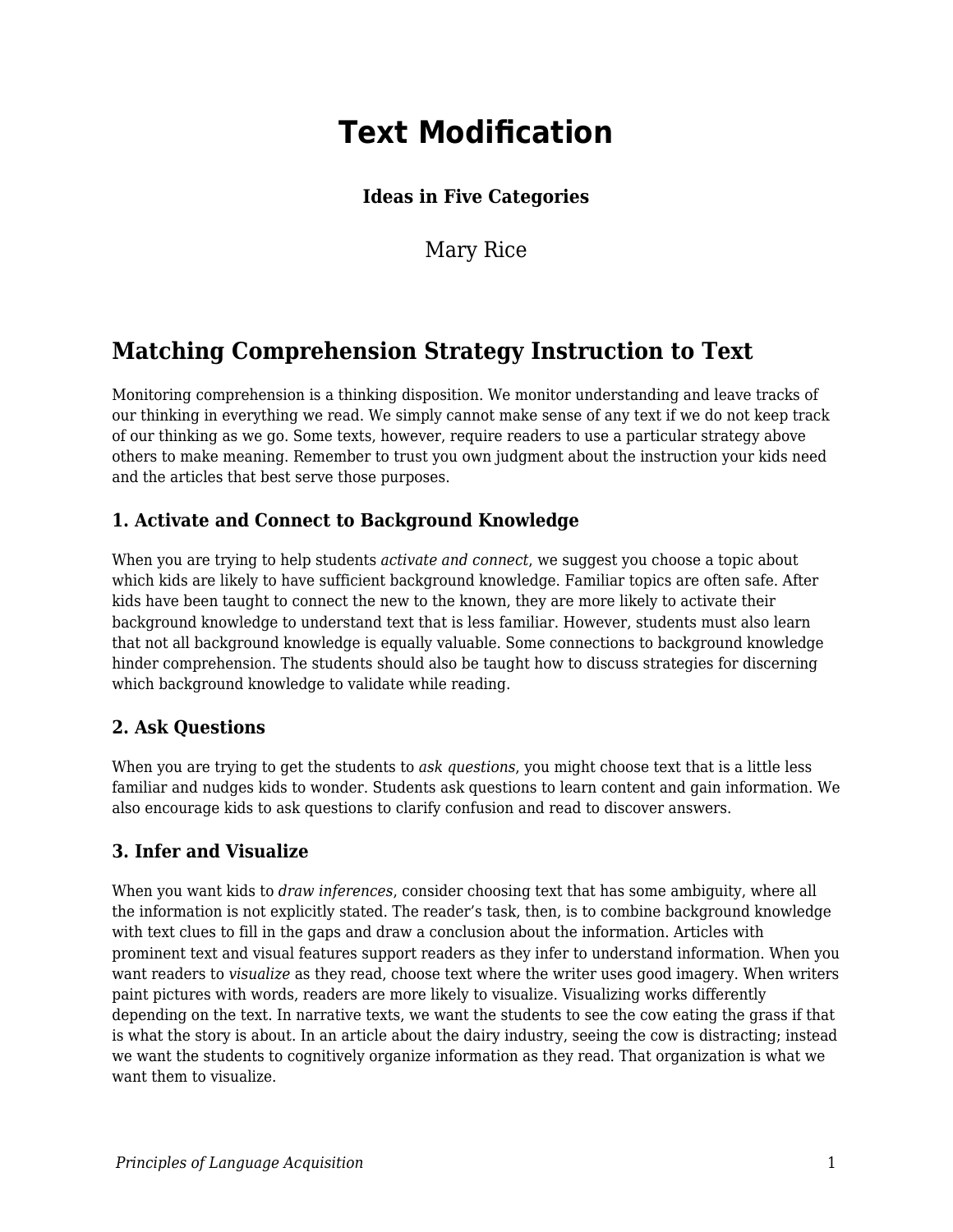#### **4. Determine Importance**

It is hard to find a nonfiction text where *determining importance* is not a handy thing to do. However, if you want your kids to practice this strategy explicitly, look for text that packed with details so that readers have to sift out the most important information. Students are easily seduced by minutia. They have to have lots of experiences sifting through details to get a handle on what is a relevant detail and what is not. Also, find text that is organized around sections with subheads, so kids can find the important information more readily.

#### **5. Summarize and Synthesize**

If you are searching for articles to teach your kids to *summarize and synthesize* information, many texts will work. In truth, readers need to summarize and synthesize everything they read. However, when specifically teaching kids to summarize and synthesize, encourage them to tackle dense text with a lot of information. Articles packed with information require readers to get the gist, put the information into the own words, and isolate the salient ideas from a sea of facts.

Source:

Harvey, S., & Goudvis, A. (2000). *Strategies that work*. Markham, Ontario: Stenhouse Publishers.

## **Implementing Standards-Based Vocabulary Instruction**

Words power our language and power comprehension. Standards-based vocabulary instruction is integral to supporting students' effective comprehension of texts in all content areas. To be successful lifelong learners, students need a rich and robust vocabulary. As teachers, we have a responsibility to offer, "a robust approach to vocabulary [that] involves directly explaining the meanings of words along with thought-provoking, playful, and interactive follow-up" (Beck, McKeown, & Kucan, 2002, p. 2).

### **1. Remember That Students With a Rich Vocabulary:**

- know and use many words while increasing their knowledge of words daily
- have enriched prior knowledge that offers a foundation for extensive and complex understandings of many different concepts
- have deep-rooted and flexible understandings of many concepts that words represent
- have a keen ability to identify important aspects of words and sort out subtle differences in word usage
- are fascinated and delighted with language and are thereby highly motivated to learn new words

(Brabham & Villaume, 2002, p. 26).

### **2. Select Words to Teach**

In *Bringing Words to Life: Robust Vocabulary Instruction*, Beck, McKeown, and Kucan emphasize that not all words call for instructional attention. To get a perspective on the kinds of words that need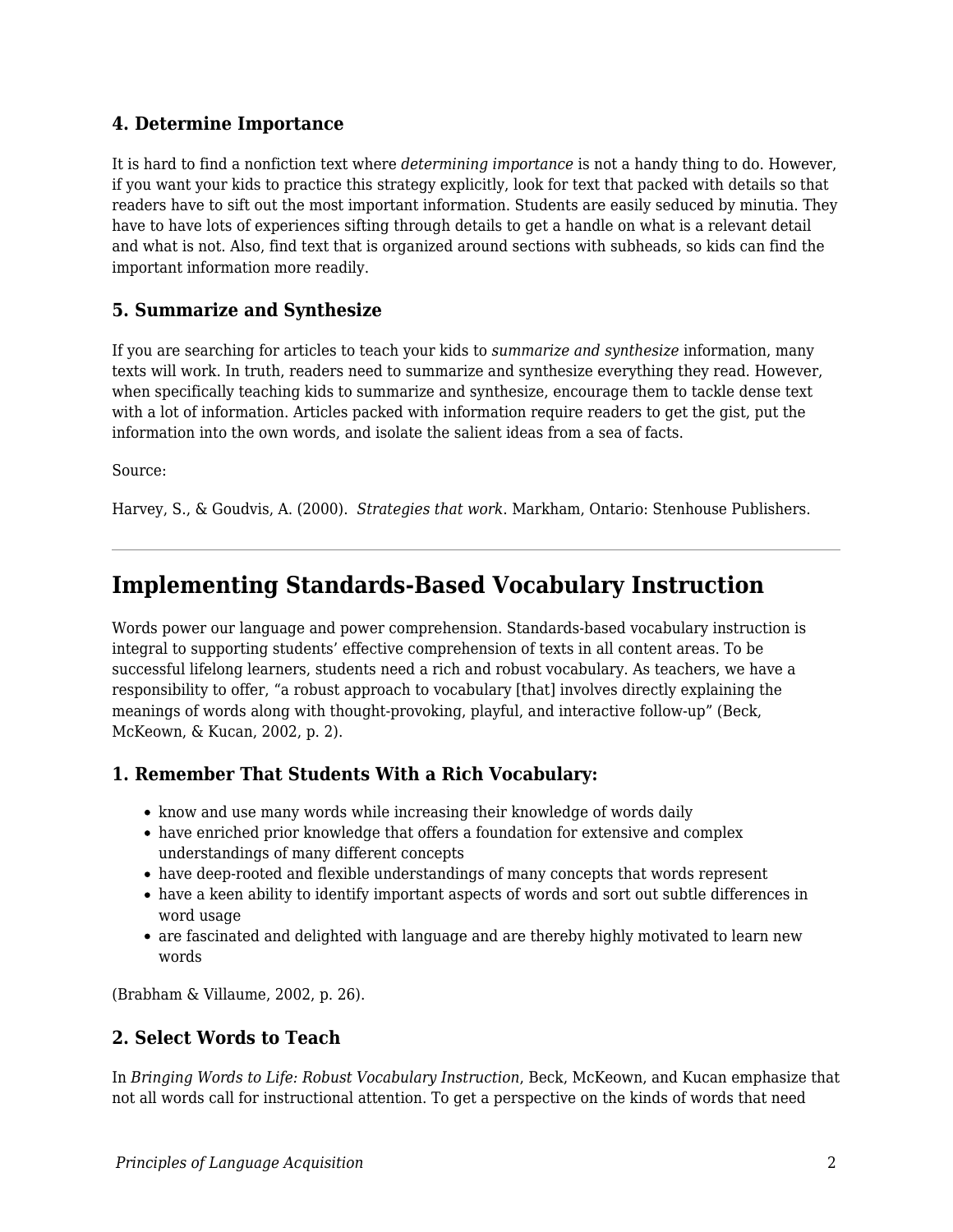instructional attention, consider a mature literate individual's vocabulary as comprising three tiers. The **first tier** consists of the most basic words—*clock, baby, happy, walk,* and so on. Words in this tier rarely require instructional attention to their meanings in school. The **third tier** is made up of words whose frequency of use is quite low and often limited to specific domains. Some examples might be *isotope, lathe, peninsula,* and *[pedagogy]*. In general, a rich understanding of these words would not be of high utility for most learners.

The *second tier* contains words that are of high frequency for mature language users and are found across a variety of domains. Examples include *coincidence, absurd, industrious,* and *fortunate*. Because of the large role they play in a language user's repertoire, rich knowledge of words in the *second tier* can have a powerful impact on verbal functioning. Thus, instruction directed toward *Tier Two* words can be most productive.

Another way to look at Tier Two words is to think of words in a subject that cross disciplines and therefore, are words that students will need to know in a variety of situations across their educational careers in that subject area.

- Tier One Basic words (words most students at a particular grade level will know)
- Tier Two Words having utility across "many dimensions" or content areas (e.g., community, contrast, loyalty)
- Tier Three Highly specific content words lacking generalization

### **3. Some Criteria for Identifying Tier Two Words**

- *Importance and utility:* Words that are characteristic of mature language users and appear frequently across a variety of domains
- *Instructional potential:* Words that can be worked within a variety of ways so that students can build rich representations of them and of their connections to other words and concepts
- *Conceptual understanding:* Words for which students understand the general concept but provide precision and specificity in describing the concept.

### **4. Additional Criteria for Selecting Words to Teach**

- While reading text or planning a unit, underline or list potential words for vocabulary study
- Go back and determine which words might be Tier One, Tier Two, or Tier Three
- $\bullet$  Select 10 15 words that you will study throughout the unit
- Based on an understanding of their students' needs, teachers should feel free to use their best judgment in selecting words to teach.

#### Sources:

Beck, I.L, McKeown, M.C., & Kucan, L. (2002). *Bringing Words to Life: Robust Vocabulary Instruction*. New York, NY: Guilford Press.

Brabham, E. G. & Villaume, S.K. (2002). "Vocabulary Instruction: Concerns and visions." *Reading Teacher* 56: 26.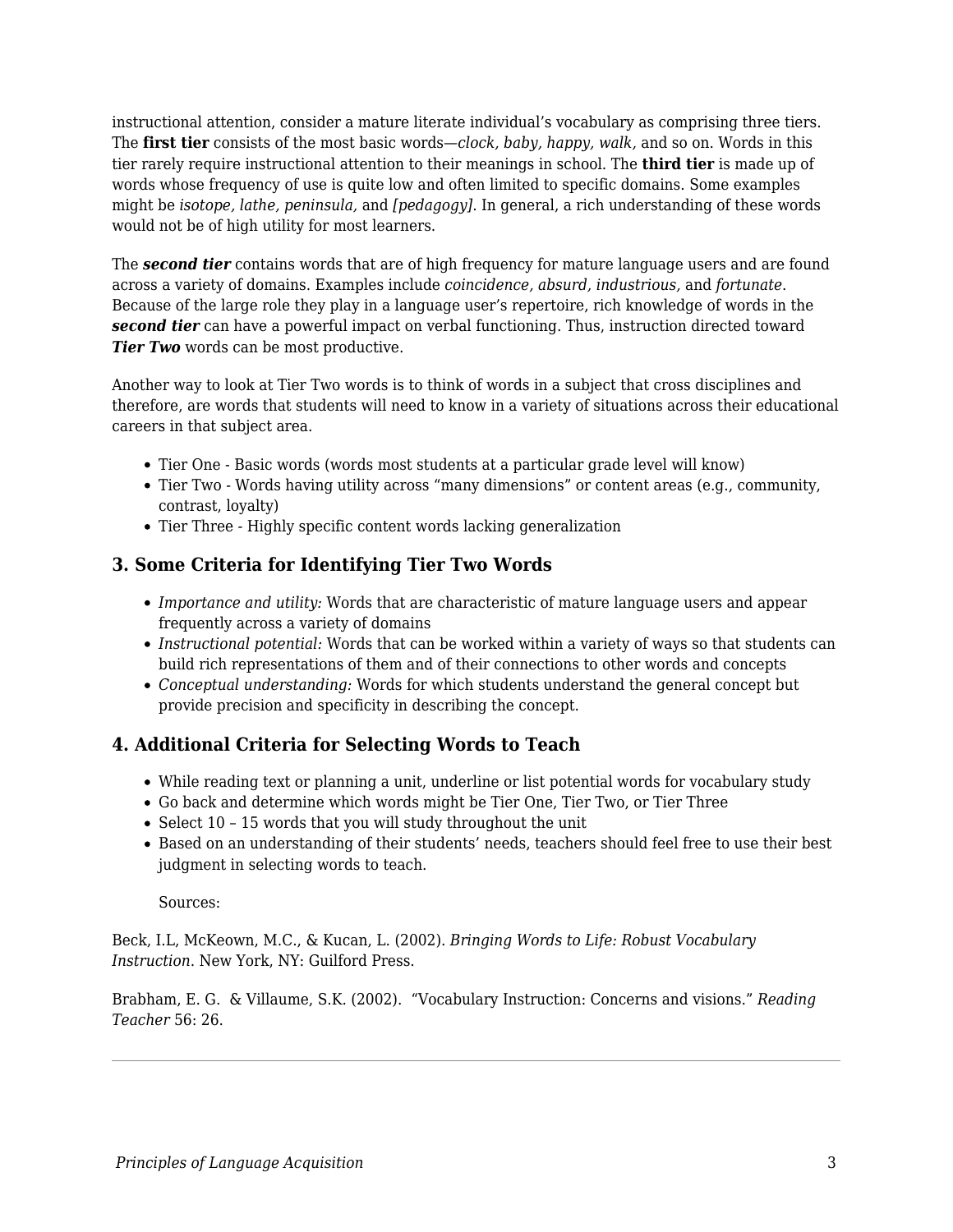## **Using and Producing Multiple Texts**

There are two ways to talk about multiple texts. The first way, is to use multiple conflicting documents to teach students critical reading skills. However, multiple texts can also be used to meet the needs of multiple reading levels and interests in your classroom.

The other way to use multiple texts is to gather renditions of the same text or texts about the same topic that have been written at varying levels of difficulty. Using multiple texts in this way will also meet the instructional demands of multiple reading levels in the classroom and support the ability of English learners to move forward in their literacy development and participate in classroom discourse. A teacher may assign texts to certain students or groups of students, or allow the students to choose which text they think will meet their needs.

## **1. Start Small**

It is not necessary to make every unit one where multiple conflicting documents are used. With one or two well-planned units, students will understand the idea that texts are either obviously or subtly laden with arguments. For the purpose of teaching English language learners, however, at least one lesson per unit with multiple documents at multiple levels of reading difficultly is recommended.

### **Choose Texts that Will Invite Critical Thought**

The texts that the teachers choose (and the teacher should choose the first time this is done) should take a critical stance on a topic or add new insight. All of the texts should be ones that are inviting to read and think about. These topics should also be ones about which students have background knowledge, or will generate high levels of interest.

### **2. Consider Source and Context**

Teachers should know about the context of the creation around the documents used in class initially. Eventually, teachers can scaffold student performance where they can do the sourcing for the piece and consider the context. Teachers of multicultural students should also consider what arguments are being made that would be pejorative to students. Students and teachers can confront these arguments as part of the class discussion around the topic.

### **3. Engage Students**

Eventually, the students are prepared to locate and evaluate the materials themselves. Exceptional materials can be saved and used for instruction in future years. Remember, the goal of using multiple texts is to promote literacy development in general terms as well as discipline specific ones and increase critical thinking skills. These goals make it necessary to gradually release this responsibility to students.

Sources:

Some ideas for this section are from *Using Multiple Texts to Teach Content* by Cynthia Shanahan, PhD. (2003) Learning Point Associates.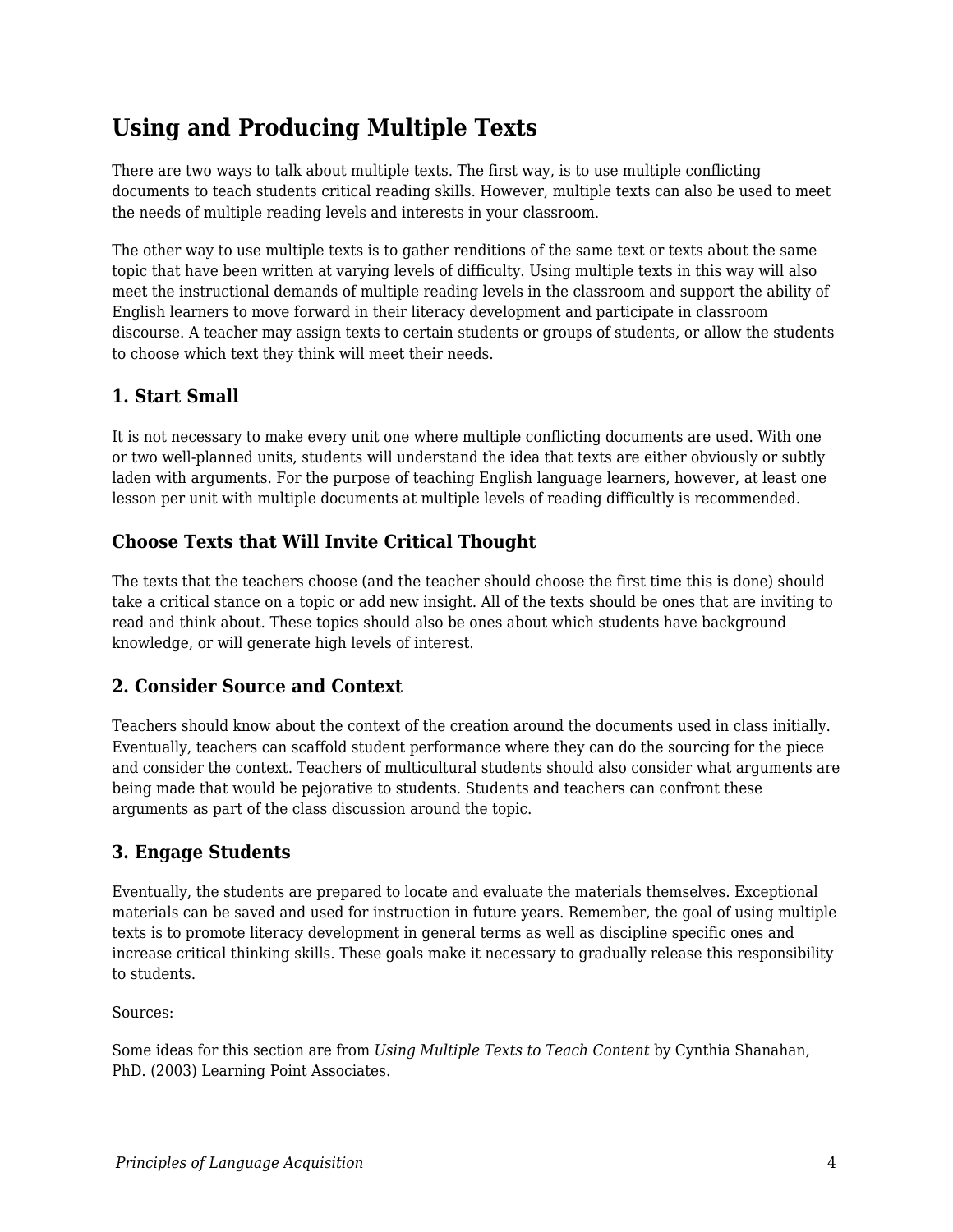## **Audio-Visual Text Modification**

One common way to attempt to support readers in comprehending written text is to provide audio or visual support. This type of support takes on several forms. Some forms include audio files of books and movie clips. Here are a few points worth considering the use of such materials as text modification.

### **1. Audio-Visual Materials Do Not Guarantee Comprehension**

Oftentimes, teachers assume that if students can view the movie or listen to a book from a digital file, this is sufficient support to promote comprehension. Using a definition of comprehension as the ability to make meaning from text, however, reveals that students do not automatically comprehend just because they saw or heard a text. A visual text is often filled with subtle clues that enhance the meaning of the scene in non-verbal ways. The placement of the objects in a frame reveals much about what is going on with the characters. There is also the problem of language being spoken that cannot be slowed down or that is modified from the written version of the work. Such is a common problem with adaptations of Shakespeare's plays. Seeing the movies of his plays alone is woefully inadequate for comprehending the play, although it seems like less work to most people than looking at words on paper. Listening to a text with vocabulary that is too difficult brings the same kind of frustration that reading it does.

### **2. Audio-Visual Materials Are Another Kind of Text**

When teachers understand that audio and/or visual support are complex forms with features that must be taught to students, they can start to build curriculum that attends to that complexity. Just as the features of an essay must be taught to students, so must the features of a documentary or a music video. Just as giving an assignment about a written text does not constitute instruction, having students take notes or fill in reading guides about audio or visual clips does not constitute an optimal literacy development experiences. The students must be instructed about how these texts operate and assisted in making meaning from them.

## **3. Audio-Visual Materials Successfully Used**

Rather than offering to show students a movie as a reward for reading a book of the same title, or showing a movie to "get the gist" of a story before reading it, teachers should take up multimedia texts as another form to use in their general literacy instruction. This type of instruction goes beyond comparing a book to a movie (which is rarely done well when it is attempted without extensive support) and moves toward having young people use information from a variety of sources to make audio-visual products that reflect understandings about the complexity of embedding and extracting meaning. Students must also be taught how to use the technologies that make audio-visual support possible. When teachers allow students to use technological devices to demonstrate learning, all the students should have access to the means to do so. Students who are impoverished in terms of their experiences with technological media will be left further behind and socioeconomic class divisions are more likely to occur since only certain students will be able to take advantage of the choice to create media. In short, using audio-visual support materials for instructional purposes is not a panacea for helping students comprehend text; instead, it is a way to introduce sophistication and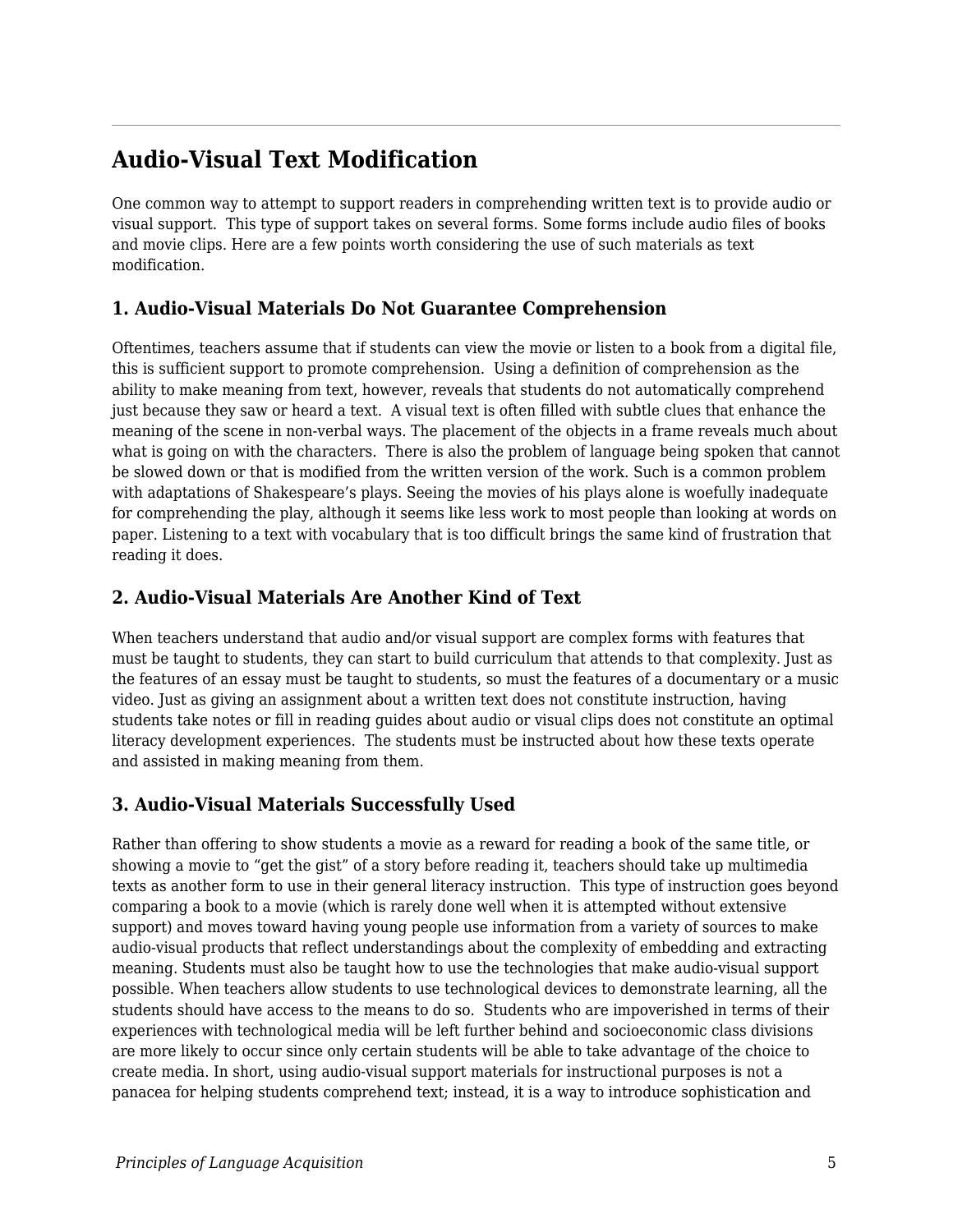complexity to lessons.

## **Rewriting the Text**

Rewriting ensures that the text is at the appropriate level for the students because you are directly in charge of vocabulary and content. You should ask three questions before rewriting.

- What are the content issues that might impede comprehension?
- What are the language issues in terms of vocabulary and sentence structure?
- What are the cultural issues that will affect understanding?

Now you are ready to start adding and/or deleting information. Here are some suggestions:

- Leave in a few critical vocabulary words depending on your objective.
- Shorter sentences are often more comprehensible than longer sentences.
- Organize paragraphs into topics.
- Add in relevant graphics in places that might be helpful.
- Try not to use negation in your constructions.
- Clarify all or most of the pronouns, unless you are working on pronouns and antecedents.

#### **1. Edit an Existing Text**

Editing an existing text is a good strategy for those who are just beginning to rewrite. Take an article from the Internet, copy it into a word document and then make changes to meet your instructional needs. Be sure to cite the original text in some way to give credit to the original author(s).

### **2. Memory Warp**

This strategy works well for shorter texts. Read the text to yourself several times. Then, go to your computer and type everything that you remember. The odds are that you will remember most or all of the things that were important for your students. Then, you will just have to go back and do minor editing. Be sure to cite the original text in some way to give credit to the original author(s).

### **3. Start from Scratch**

Write a narrative or informational texts for your students, taking into account their present levels of learning and your objectives for them. You can even tell them you wrote it, and you wrote it for them. Put class members' names in the story if you are writing a narrative. Alternatively, you can enlist the class in writing a story collaboratively. Then, you can type up the story and distribute it for use in your class.

#### **4. Harvest Student Work**

Students often do exceptional work in our classes and then those wonderful things they write are lost and/or forgotten for the next school year. When students generate high-quality texts that would be useful for our curriculum, we can "buy" their work from them in exchange for food items, books, or gift certificates. Students like to read texts written by their peers. Students rarely object to their